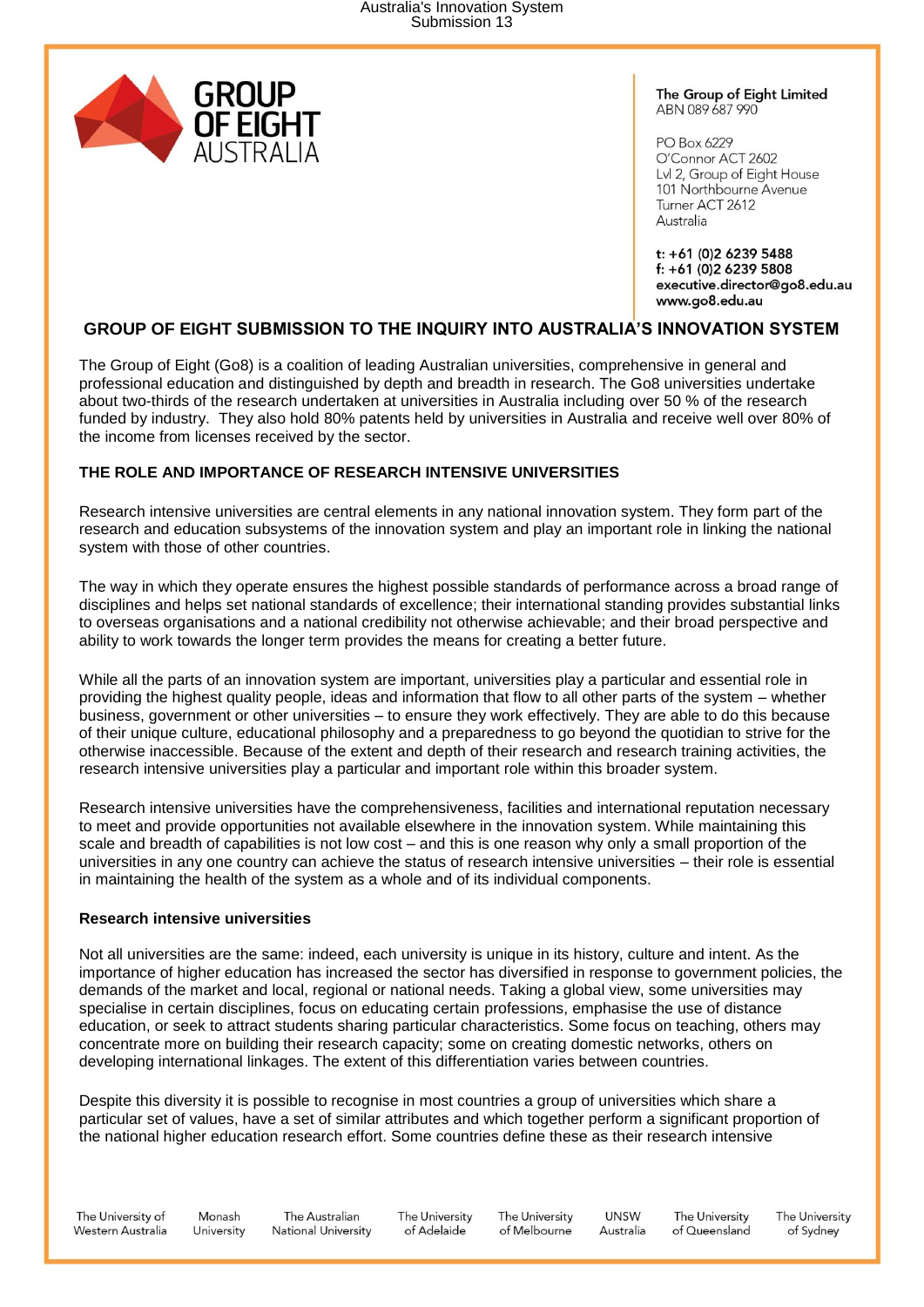

universities because of the proportion of their total resources that they devote to research and related activities; in other countries there may be a less sharp demarcation between research intensive and other universities, but even when this is the case, a relatively small proportion of the total universities account for most of the higher education research expenditure. Interestingly, there is a trend in many countries to use funding and other policy tools to increase this differentiation within the university system to make it more effective and in particular to attract greater international recognition.

While all universities are communities of scholars and in some countries most universities perform research, the breadth and depth of research activity and of doctoral education in research intensive universities provides a particular texture to their academic environment. This helps provide a distinctive and distinguishing experience for the students, including and especially the doctoral students, and the academic staff. Moreover, as well as sharing some common attributes and promoting well-established values of scholarship with all other universities, the research universities tend to connect to each other, both directly and indirectly, through cooperation and competition that both strive after even higher levels of effectiveness, excellence and performance.

Research intensive universities promote excellence in research and education by emphasising the mutual dependence of these activities at the highest levels of learning. But they do more than this: the Millennium Declaration of 2001 on the future of research universities, prepared by a group of scholars from Western Europe and America stated:

*In a society of shifting goals and uncertain values, the university must stand for something more than accurate data and reliable information; more, even than useful knowledge and dependable standards. The university is the custodian, not only of knowledge, but also of the values on which that knowledge depends; not only of professional skills, but of the ethical obligations that underlie those professional skills; not only of scholarly inquiry, disciplined learning and broad understanding, but also of the means that make inquiry, learning and understanding possible. In its institutional life and its professional activities, the university must reaffirm that integrity is the requirement, excellence the standard, rationality the means, community the context, civility the attitude, openness the relationship and responsibility the obligation upon which its own existence and knowledge itself depend.*

This is why governments around the world recognise that research intensive universities are crucial national assets. It is also why governments need to understand the complex but profound and necessary contributions that all universities make to national and global wellbeing, and the often indirect pathways through which they do so.

### **ATTRIBUTES OF RESEARCH INTENSIVE UNIVERSITIES**

### **Openness and autonomy**

One of the most important characteristics of all universities is that they have no external agenda, are nonpartisan and independent. Moreover, they have the autonomy and freedom needed to pursue ideas and research, no matter where they might lead and without constraints set by the need for immediate usefulness or quick results. This means that they can provide a focus for the disinterested analysis and debate of often contentious issues free from ideological, political, economic, religious or other constraints. This freedom and openness also covers the right and responsibility to publish their results and participate in national debates.

The University of Western Australia

Monash The Australian **National University** University

The University of Adelaide

The University of Melbourne

**UNSW** Australia

The University of Queensland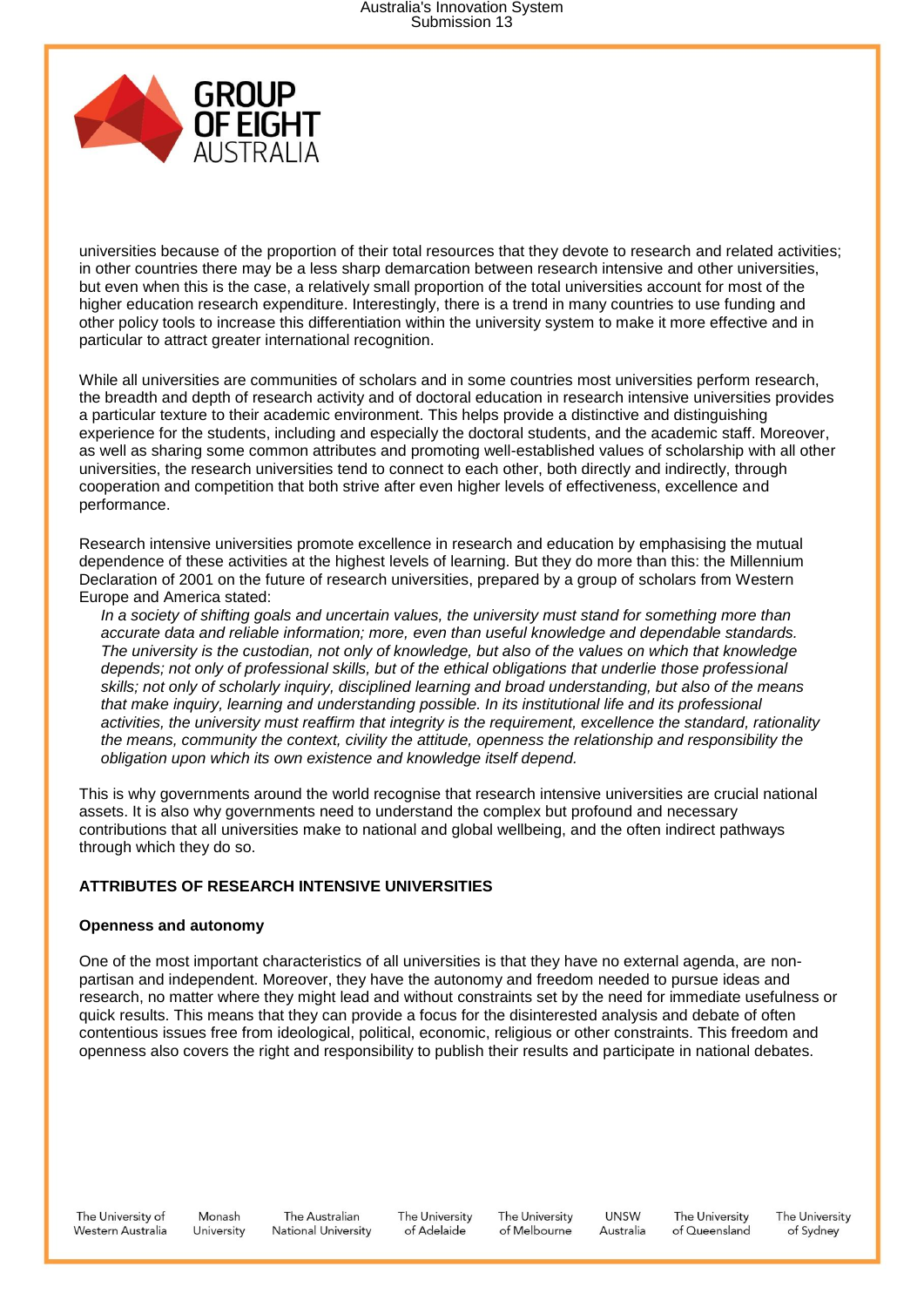

### **Detached engagement**

One reason universities play such a central role within broader innovation systems is that while they closely engage with, monitor and analyse current events, operate in an environment that is constantly changing, and interact with all parts of society, this engagement is detached in the sense that universities look to the future, the big picture and the universal, as well as to the present and local. They value learning in its own right, not just as a tool with which to change the world. While they respond to the immediate and provide capabilities that can address the urgent, their main value comes from their ability to look and act beyond the short-term.

While all university education seeks to create people with the ability to work well in the jobs they take up after graduation, in many countries education in a research intensive university emphasises the need to produce graduates who are able to work effectively in jobs that do not yet exist – and who have the creativity, imagination and habits of rational evaluation that will lead to the development of these new jobs and new industries. Universities need to work with business and other employers to identify the kinds of knowledge and skills that are important but then have to go beyond this to address the needs business does not yet know it has.

### **Radical conservatism**

If a university works only to respond to existing needs and demands, it is not fulfilling its proper function which has to go beyond the present and the superficial. A major role of the any university is to use reason to test and challenge the status quo, to search out ways of doing things better and to find ways to view the world in new and more informative ways.

While universities are agents of change, they are also repositories and guardians of past knowledge and knowledge about the past. Research intensive universities should also be the custodians of unpopular or out of fashion disciplines, maintaining broad research capabilities not least because an unexpected event might suddenly create a need for them. This radical conservatism permeates the teaching, learning and research of the research intensive universities, as well as all their other activities.

### **ROLES OF RESEARCH INTENSIVE UNIVERSITIES**

### **Education**

A research intensive university is a centre of learning because research permeates all of its operations and is the basis of its reputation and the foundation for its further development. Learning requires research, discovery and critical inquiry. While some education can take place through the simple transmission of information, practice and skills, learning takes place through questioning and debate. The aim is not just to identify and transmit best practice but to question and test it. This means that students are not passive receivers of information but active contributors to learning – in their interactions with each other as much as with the academic and other staff. Learning, like innovation, is a social activity, not an individual one.

The purpose and role of a university is not to produce students equipped to move into a particular job or type of job; it is to prepare students to live in a complex and unpredictable world in which they will need to respond to situations, challenges and opportunities which we cannot forecast, and take advantage of them; and produce graduates who are flexible, resilient and have the self confidence necessary to take responsibility for their own actions. This requires a continued willingness to learn, a valuing of certain ways of thought and a set of attitudes that is open and humane. A pervasive research culture is important because it enables universities to focus on learning rather than teaching, thinking as well as doing, debate not just assertion. One reason this is

The University of Western Australia

Monash The Australian **National University** University

The University of Adelaide

The University of Melbourne

**UNSW** Australia

The University of Queensland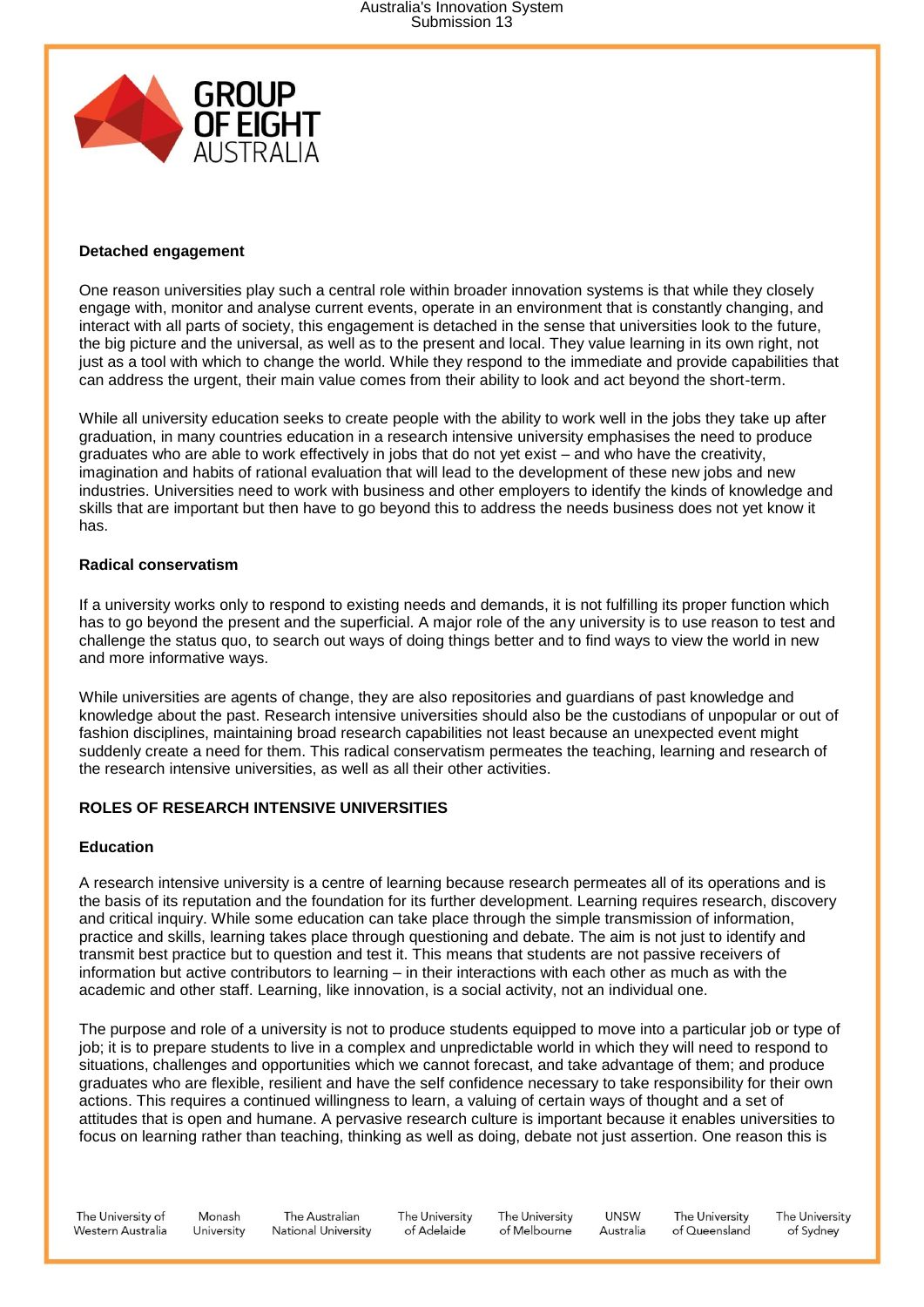

becoming ever more important is that sources of information are multiplying exponentially, as are the technological means of accessing information. There is usually no problem in finding information whenever and wherever someone needs it. However, the ease of acquiring information places even more onus on universities to help students develop the ability to evaluate information, assess its status and quality, and then convert it through independent thought to knowledge and wisdom.

A good university is one that provides an exciting environment, one that stimulates the passion and motivation of its students by exposing them to zealous and motivated educators in a setting permeated by the creation of new knowledge and the application of rigorous debate. The benefits of this learning go beyond the provision of particular disciplinary information – which is readily available elsewhere and will often quickly become out of date. University education aims to support the balanced development of the whole person. Achieving this outcome requires the application of rigorous standards of academic excellence and an emphasis on generic characteristics such as curiosity, probity, rational inquiry, and placing a higher reliance on evidence than on authority; it is also an outcome of the academic environment as a whole, requiring an academic community that transcends disciplines and builds on the interactions that take place outside any formal teaching arrangements.

As well as producing the highly educated people who move into the workforce and help drive innovation, increased productivity and the exploitation of new opportunities, universities play an essential role in awarding the credentials that bestow confidence that professionals are properly qualified and able to provide the service people are buying from them. A rigorous approach to assessment and evaluation within the university provides people outside the university with the confidence that alumni possessing particular credentials have achieved high levels of learning and standards of excellence with respect to the knowledge and skills that they possess.

### **Research**

By definition three important characteristics of research intensive universities are the excellence, breadth and volume of their research. This will extend from the curiosity-based, investigator-led basic research to much more applied research and the developmental work usually funded by business.

Performing across the whole range of the research spectrum is important in keeping universities linked to the shorter-term needs of business, government and society as a whole. This also adds to creation of a stimulating teaching and learning environment. However, a core role of higher education research, and the one scarcely performed by any other part of the innovation system, is that of performing basic research. Academic researchers aim at the huge leap forward in understanding, rather than the incremental advance; at creating opportunities rather than exploiting them; and at exploring and understanding the human condition. Because they account for a high proportion of the higher education research effort, the research intensive universities play a particularly important role in this area.

Some university research which advances knowledge can quickly provide direct and indirect opportunities to support business innovation, create completely new commercial opportunities, inform government policy, and provide information that supports community well-being. However, the research that has the greatest impact frequently turns out to be that which was conducted without any direct intention of being useful. In many cases the advances made by fundamental research are essential to advances across a wide range of different technologies but this impact can take many years to become apparent. Any hindsight study attempting to trace back the origins of important technologies or economic developments quickly finds dependencies on research, the performers of which could never have forecast how their research might find practical application.

The research performed by universities has impact in the non-academic world through many pathways, most of which are indirect and not very visible, particularly when there are long time lags between the performance of

The University of Western Australia

Monash The Australian **National University** University

The University of Adelaide

The University of Melbourne

**UNSW** Australia

The University of Queensland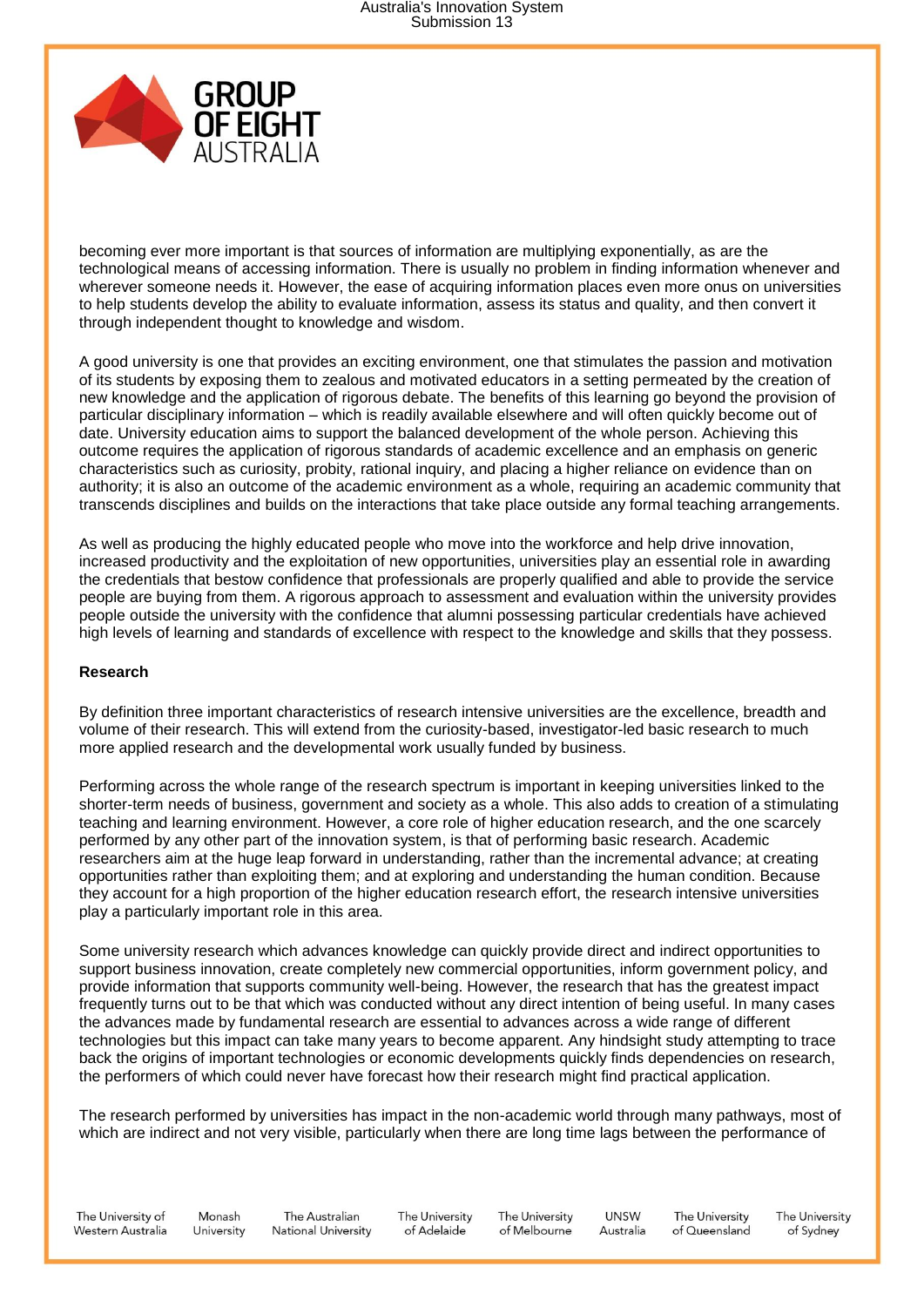

the research and business or other sectors recognising and building on its potential. The universities are creating potentialities that others can realise. Moreover, there is a considerable level of contingency in the use of basic research, for example in the way in which a research advance in one area can suddenly create ways of using earlier discoveries in other disciplines. Time and scale work together to create opportunity in many unexpected ways. Basic research influences but does not control the research in other sectors that builds on the knowledge created through basic research.

Another important role for the research intensive universities is to help position the standards and benchmarks for research quality. Because of the volume of research they perform and their international links and reputation, the research intensive universities compete against each other in the global research environment. This prevents the development of parochialism and means researchers in these universities are matching themselves against the best in the world. In turn, this helps set the domestic standards for the country in which the universities are operating and this helps lift the performance of other researchers.

### **Store of knowledge and capabilities**

Universities act as a storehouse of knowledge and capabilities. University academics have world-class expertise, their research facilities may be of a kind unavailable elsewhere and the domestic and international networks of universities can potentially provide access to an even broader range of expertise and facilities. University researchers, especially those performing basic research, necessarily have a broader view of the global research effort than do researchers in business, who tend to be narrowly focussed on the technological development necessary to implement their firm's business plan.

### **Innovation**

Because of their international links and breadth of research experience, research intensive universities have the potential to take a lead and demonstrate new pathways in higher education. This goes beyond the excellence of their current performance and arises from them looking ahead, adopting and adapting to change made possible or necessary through variations in their external environment, and monitoring or directly participating in overseas developments. Even more important is the way that universities can drive innovation across both their educational and research activities, responding to the opportunities created by new knowledge, technologies or even attitudes. Research can drive improvements in curriculums and pedagogy; the demands of the problems facing the world can promote integration of knowledge across disciplines and other boundaries; the speed at which research makes disciplinary knowledge out of date can lead to a greater emphasis on learning to learn.

### **Reputation and international networks**

Almost by definition, universities are elite organisations – not in the sense that they are bastions of inherited privilege but in the sense that they are citadels of ability and excellence. They seek excellence and ability in their students, no matter what their background, because this is the only way to retain the university's distinction and effectiveness. The ethos and practice of a university is meritocratic. In a university the students form an essential part of the academic community and interactions between students forms an essential component of the learning experience, so that only the best will do.

The University of Western Australia

Monash University

The Australian The University **National University** of Adelaide

The University of Melbourne

**UNSW** Australia

The University of Queensland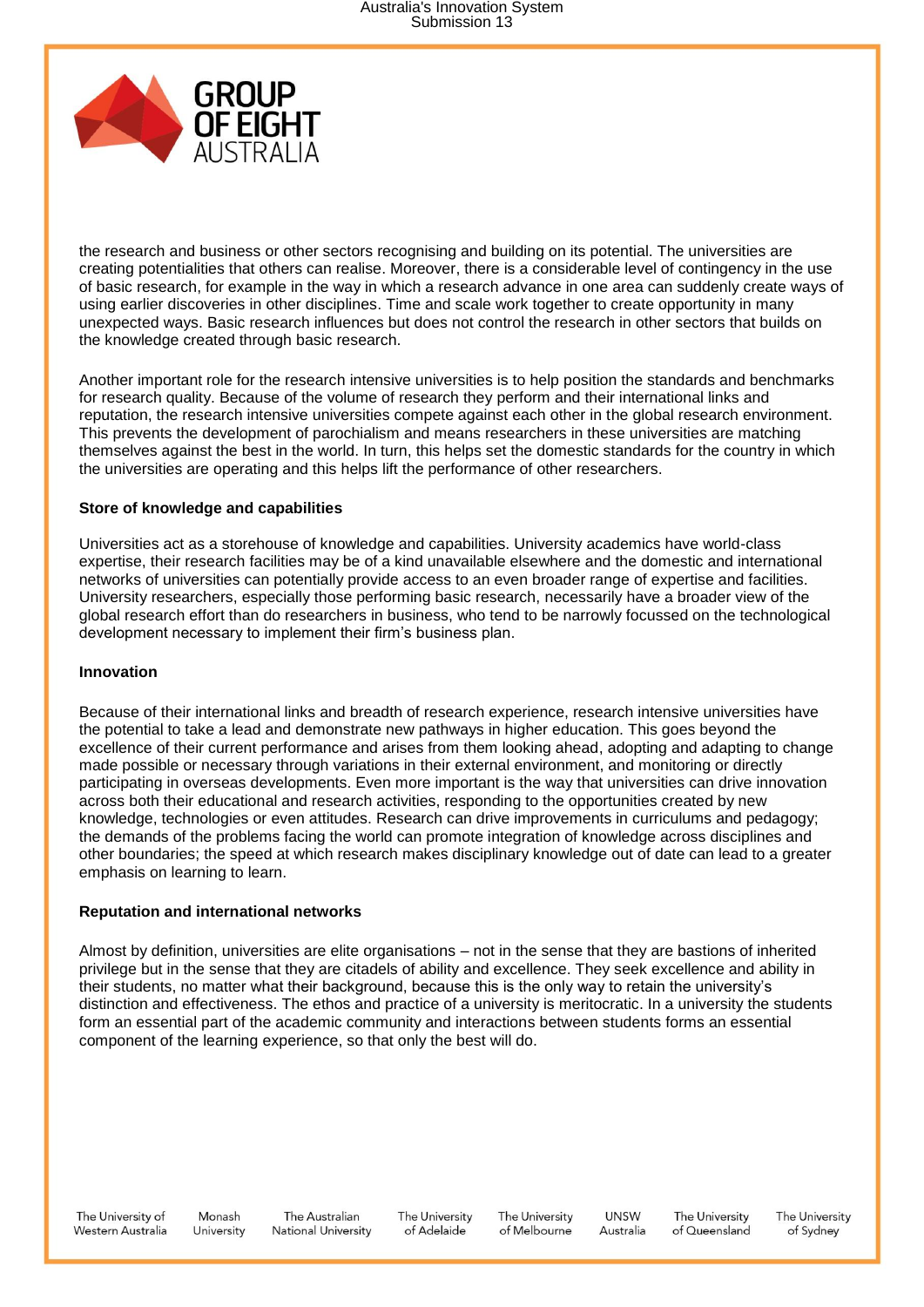

Any research intensive university works hard to attract the very best and most talented educators and researchers in order to maintain its position. Having a visible international presence and an international ranking is paramount in the global fight for talent. Excellence attracts excellence and a research intensive university, so long as it is financially robust, can serve not just as a centre of national excellence but as an international beacon, signalling the capabilities and contributions of its country to a global audience. A strong research university has its own global brand that flows not from sophisticated and expensive marketing but from the credibility and strength of its operations as measured by its peers, by independent ranking and other external assessments. The reputation of these universities reflects substance, not public relations.

A high international reputation enables a research intensive university to become an active participant within an invisible college of other research universities. This facilitates strong, diverse and apolitical links with other countries, as well as an awareness of overseas research developments and the potential for collaborative work. An important way in which these connections develop is through the free movement of students and staff. A globally ranked university can attract the best students from many countries. On returning home and taking up academic appointments, jobs in business or government positions, these students will retain their links with each other, with their mentors and form part of a global alumni network that maintains productive connections beyond any narrow political or other affiliations.

The international reputation of research intensive universities plays an important and even essential role in any nation's fight for talent and in its ability to play an effective role in international discussions on global and other problems; it also plays a part in the willingness of companies to consider direct investment in a country. Worldclass research universities help draw in investment and other funding from overseas and add to the perception of a country as being a superior place to live and one that recognises quality and distinction. Strong international networks also provide the means through which one country gains access to the research performed in other countries in ways that go beyond the codified knowledge transmitted through publications.

### **Economic and social mission**

The most important economic and social contributions of universities arise from the movement of their graduates into the broader workplace, taking with them and applying the knowledge, skills and attitudes the university helped to instil; and from the direct and indirect application of the research the universities perform and the transfer of information and technology to other sectors, domestic and international. However, universities are part of local and national communities and linked to them in many ways. One consequence of this is that universities play a more direct and important social role that can have effects beyond the immediate location of the campus and extend far into their local community.

Universities employ large numbers of staff directly and can draw in students from a large catchment, including overseas. A university having a strong research base and international reputation can also draw in funds from far outside its own region. In some cases the multiplier effect associated with the economic activity of these staff, students and their families can account for a significant part of the local economy. In attracting fee paying overseas students, the universities can also be contributing to an important export industry within their region.

The employment opportunities the universities provide are diverse – not just academic staff and the technical staff required to support research but people having a wide range of professional and other skills. The fact that a significant proportion of these staff are themselves highly educated, well informed and articulate can have important flow-on effects for the standard of services the local community has to provide. The way in which the universities attract a diverse group of students can also have positive effects on the diversity of the local population and its broader economic structure.

The University of Western Australia

Monash The Australian **National University** University

The University of Adelaide

The University of Melbourne

**UNSW** Australia

The University of Queensland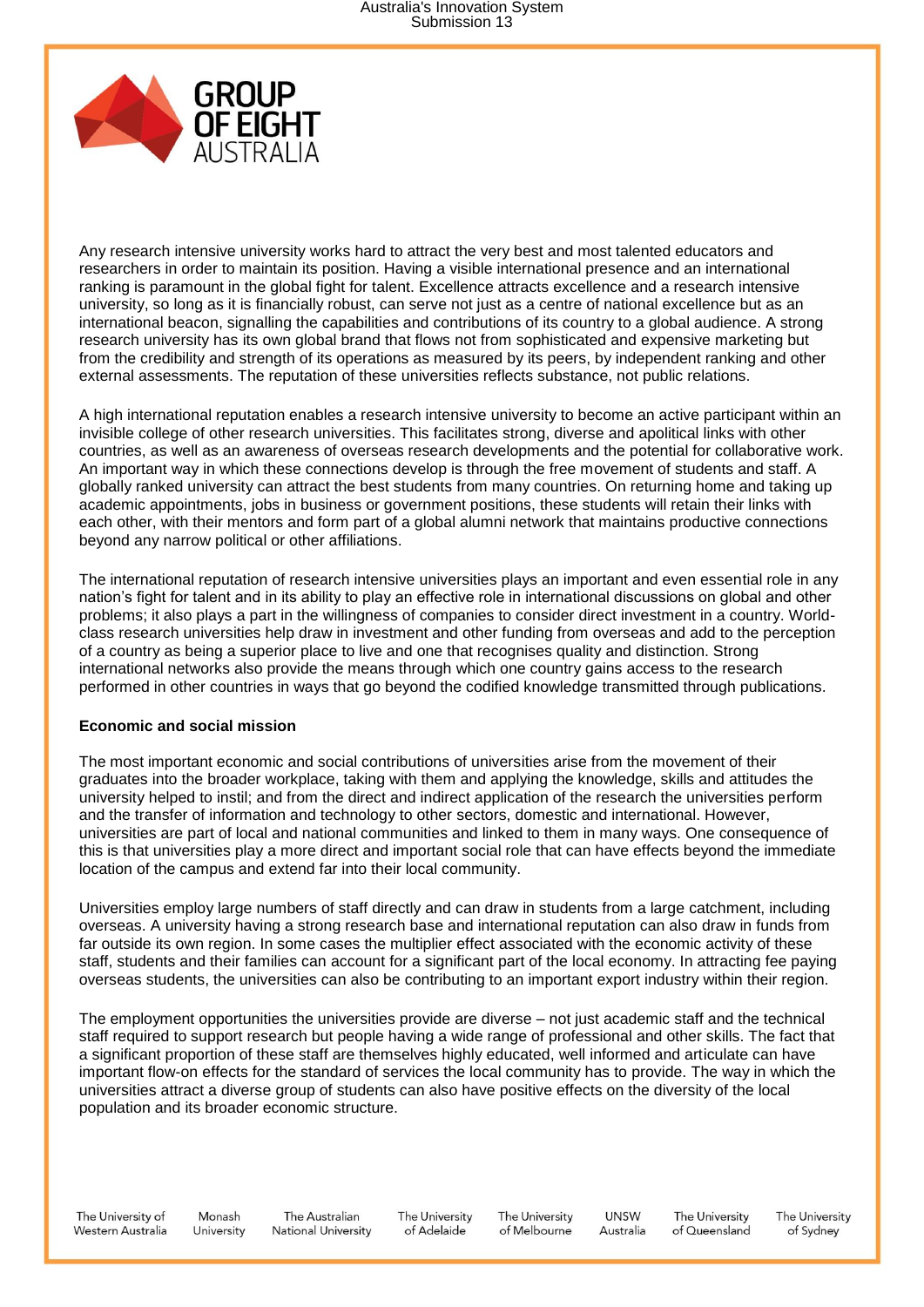

In some ways as important as the direct economic effect of the university is the contribution the university, its staff, students and its varied activities make to the artistic and cultural life of the community of which they form a part. Universities, their staff and students create a concentration of cultivated and experimental taste which directly and indirectly adds to the vibrancy of the social and cultural life and reputation of a region. In part this arises from the cultural activities performed in and by the university but it also results from the demand from highly educated and creative people seeking entertainment, recreation and other activities outside the university.

### **CHARACTERISTICS OF A RESEARCH UNIVERSITY (***HEFEI STATEMENT)*

The Go8 along with the Association of American Universities (AAU), the Consortium of China 9 Research Universities (C9), and the League of European Research Universities (LERU) issued a statement on the Characteristics of Research Universities (*[Hefei Statement on 10 Characteristics of Contemporary Research](https://go8.edu.au/article/hefei-statement-10-characteristics-contemporary-research-universities)  [Universities](https://go8.edu.au/article/hefei-statement-10-characteristics-contemporary-research-universities)* <https://go8.edu.au/article/hefei-statement-10-characteristics-contemporary-research-universities> ) in 2013. The statement identifies the key characteristics that make research universities effective and the need to promote a policy environment which protects, nurtures and cultivates the values, standards and behaviours which underlie these characteristics and which facilitates their development if they do not already exist. In the absence of a supportive environment, research universities will be unable to impart the major competitive advantage and global recognition that all nations seek from them.

# **DEVELOPING AN EFFECTIVE INNOVATION SYSTEM**

An effective innovation system requires productive interactions between all its parts. Business and universities play complementary roles within the innovation system but have many interdependencies and the effectiveness of the system depends on them working together.

Not least, universities are producing the graduates that business employs, many of whom will become change leaders, supporting business innovation, growth and the creation of new firms. University research provides a supply of ideas, opportunities and technologies that business can use; and universities store knowledge, competencies and capabilities that business can draw upon.

Business has its own, different but complementary capabilities, technologies and information that it can feed into the strategic development of universities and which it can use to support the educational and research activities of universities.

Linkages require reciprocity and both sectors need to play a role in initiating and strengthening them; neither sector can act in isolation from the other and all parties need to respond to the needs and concerns of the others. There are many different types of business-university linkage and a diversity of mechanisms that the parties can use to initiate and support these linkages. They may be direct, indirect or system level; strategic and long term or ephemeral. As a minimum they require the flow of information; in many cases they also involve the flow or transfer of money and people.

While research linkages tend to receive the most attention, cooperation in other areas of activity can be just as important if not more so; linkages can relate to education, employment, knowledge and technology transfer, the development of strategy and to philanthropy, although there are interconnections between all these areas. Impediments to the development of effective linkages can include differences in culture and values; the lack of incentive structures; problems in identifying the right people or areas within a university, or in identifying a suitable business for potential cooperation; bureaucratic complexity or barriers; lack of knowledge or resources within small firms; matters relating to the valuation, ownership and management of intellectual property; the lack of funding to make university research outputs 'business ready'; and a range of other matters. However, when there is a will to cooperate, none of these potential barriers is unsurmountable.

The University of Western Australia

Monash The Australian **National University** University

The University of Adelaide

The University of Melbourne

**UNSW** Australia

The University of Queensland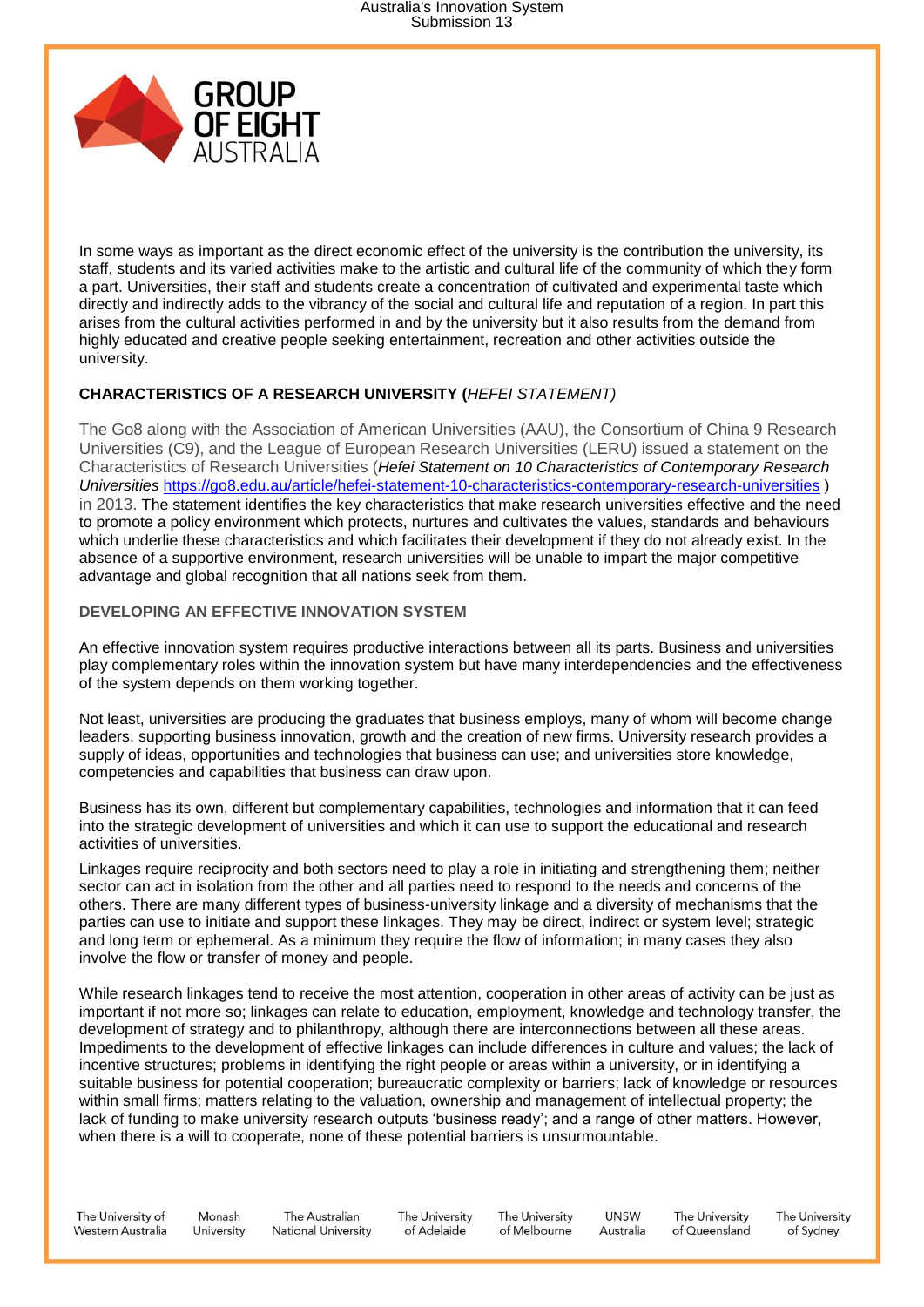

Universities, businesses and their respective peak bodies can all take actions to increase and improve business-university linkages. Government also plays a role through the programs it develops and the policy environment that it sets. However, linkages are not an end in themselves but a means to achieving an outcome – beneficial to all the participants – that would not be possible in the absence of the linkage. Empirical data and studies of innovation show that in Australia the availability of creative and skilled people is a bigger barrier to innovation than access to research, ideas and technology. Shortages can occur at a broad, often discipline level – such as a shortage of engineers or health workers. However, there is also concern among business that graduates lack some of the skills and competencies that business needs and expects. Closer linkages between business and universities have the potential to address some of these issues, help universities respond better to the broader needs of business and improve the transparency and relevance of the credentials they award. Increased diversity within the sector might also help better target the efficient and effective linkages needed to help universities better meet the national interest.

### **How universities help business**

Universities play a central role in Australia's innovation system and support the business sector, and individual firms, in many direct and indirect ways. Universities provide Australia with a continuing supply of highly educated graduates, knowledgeable about the most recent developments in their disciplines and able to apply their expertise, understanding and skills within the particular circumstances of their employment. Universities are also major generators of the new knowledge which advances understanding and, through its integration with complementary expertise and existing practice.

Universities engage with business in many ways and business will often make direct use of university capabilities, including their research expertise, facilities and outputs. Direct connections are important and this kind of engagement provides value to all the participating parties. However, university research also has to provide the foundation for developments that business and other sectors cannot yet imagine but which will provide the backbone for progress and sustainability as the world moves forward. This is the research supported by public funding and is a particular responsibility of the research intensive universities because by definition they account for a high proportion of public expenditure on higher education research.

At a time when separate but related announcements are starting to suggest that Australia's economy is undergoing an unprecedented rate of structural adjustment, it is important to start thinking about the performance and effectiveness of those institutions that will help create our future. Government and business will both play an important role in determining Australia's development trajectory but both depend to an often unappreciated extent on the higher education system. For this reason it is essential to understand the role that research universities play in economic development, to explore how these universities connect to business and to develop some creative ways to improve the effectiveness of existing linkages between the sectors and to create new ones. This paper provides an outline of the most important ways in which universities support business, assist economic development more generally and help create a resilient society able to respond flexibly and positively to the contingencies of economic and other changes.

### **An educated population**

There is no doubt that Australia's future will depend increasingly on the creativity and business acumen of its people. Internationalisation is leading to a geographical segregation of business activity with increasing specialisation between countries. Australia will need to depend more on high-value-added activities that depend on the creation and imaginative use of intellectual property as well as the inspired development of new business models. Even within these sectors, continuing innovation will be necessary to maintain competitiveness as other countries strive to catch up. Universities provide the continuing supply of graduates who take up positions in business. In moving from universities to business, graduates carry with them the

The University of Western Australia

Monash The Australian **National University** University

The University of Adelaide

The University of Melbourne

**UNSW** Australia

The University of Queensland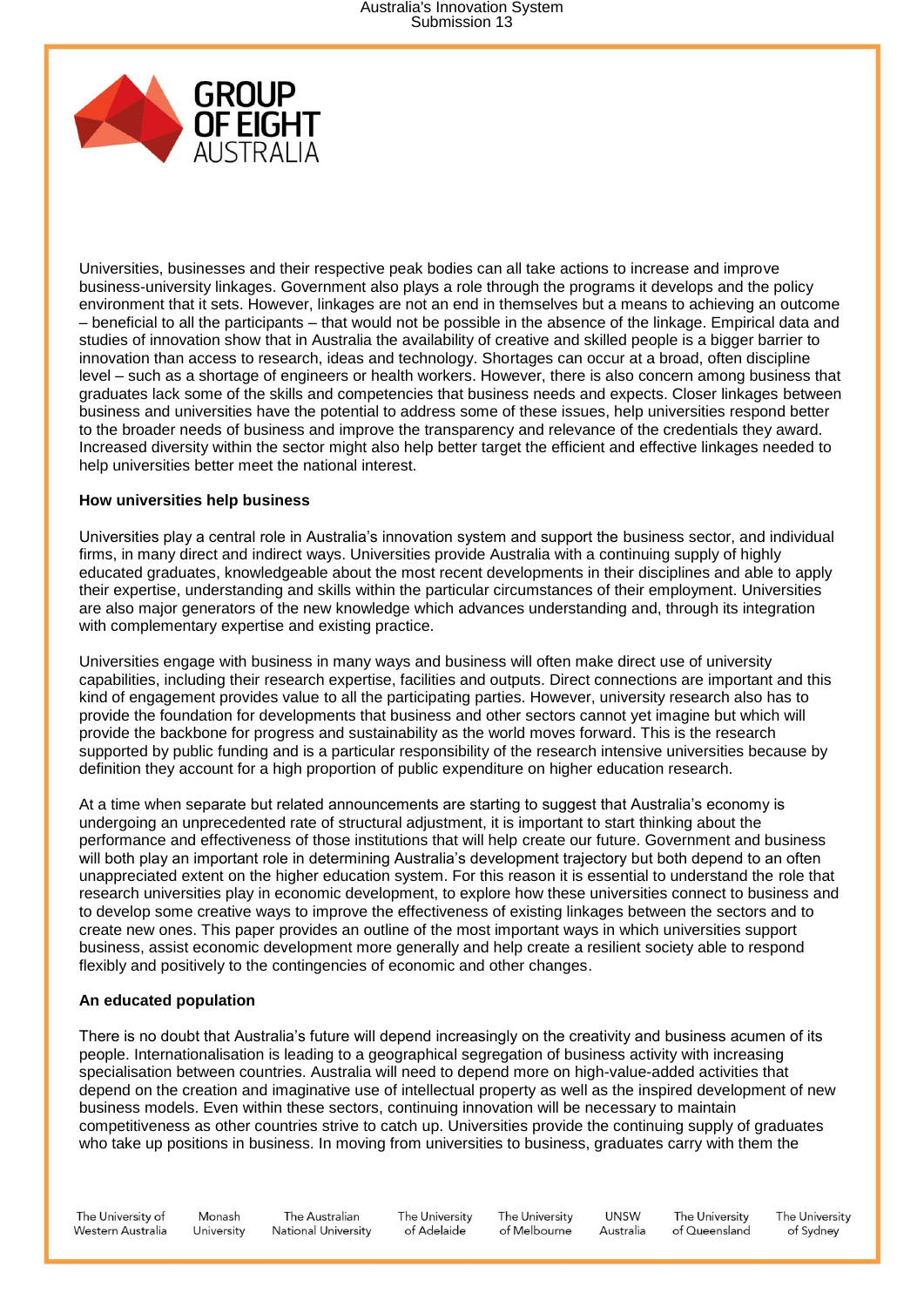

knowledge, skills, expertise and awareness of modern technologies and thinking they developed through their university education. Graduates are aware of the most recent developments in their disciplines, and of the relevance of these advances, because university research activities inform their teaching. In addition, university education builds broader skills and competencies such as critical thinking, effective communication and cultural awareness that underlie much modern business. Graduate recruitment provides access to the latest research and in itself can provide informal links to university staff. This is important because the empirical evidence suggests that the major factor limiting business innovation is the lack of creative people and people having the necessary skills and expertise, not access to information and research.

The production of knowledge and researchers Universities are an essential component of Australia's research system. University research produces new knowledge, new technologies and new researchers. Many of these new researchers move on to work in the business, government or non-profit sectors after completing their PhD or after subsequent postdoctoral experience in academia. University research serves the needs of government and the community, as well as business. Moreover, publicly funded university research complements business research but does not duplicate it. Much university research creates the understanding and technological opportunities that individual firms can draw upon to develop their own products or services. University research a lso extends beyond the boundaries of business research in addressing generic issues vital to business operations such as trade issues, human behaviour, economics, international law, or intellectual property. This kind of research can inform policy development and Australia's standing in international discussions and help create an environment favourable to Australian trade and commerce. The research performed by universities is readily available because academics publish in journals that researchers in business access and read. Academics also present at conferences that business people attend and make information available through web sites, newsletters and many other means.

### **A storehouse of capabilities**

University research is important in its own right but also creates a breadth and depth of national research capabilities which far exceeds that found in business, even though business expenditure on research exceeds that of the higher education sector. Business research tends to focus on very specific areas of immediate concern. The breadth of university research capability (covering both expertise, specialised equipment and university networks with overseas researchers) provides an essential resource that business and government can draw upon as they need. Business can use these capabilities by seeking advice, through consultancies, research contracts, cooperative ventures (including Cooperative Research Centres or CRCs) and many other mechanisms, including board appointments. The availability of university research capabilities is especially important in Australia where the small size of many firms means that most do not have ongoing research programs but stop and start their research as the need arises.

### **Attraction of foreign talent**

Australia is a small country and the best people are usually elsewhere. If it is to become more competitive internationally, Australia needs to attract them. It is instructive to note that foreign-born entrepreneurs started a quarter of U.S. technology start-ups over the past six years. Over 40 per cent of the engineering and technology ventures in Silicon had at least one immigrant as their founder. Moreover, as of 2010, one-third of the 314 laureates who won their Nobel Prizes while working in the United States were foreign-born. Australian research universities which have an international reputation are able to attract the best and most talented people from wherever they are. This applies not just to academic staff and researchers but to students. Educating students from overseas has many cultural and international networking benefits, as well as being a multibillion-dollar export industry in its own right. Just as important is that some of the most talented undergraduate and research students might stay and work in Australia. Even when they do not, their links with Australia can have valuable personal, diplomatic and commercial benefits.

The University of Western Australia

Monash The Australian **National University** University

The University of Adelaide

The University of Melbourne

**UNSW** Australia

The University of Queensland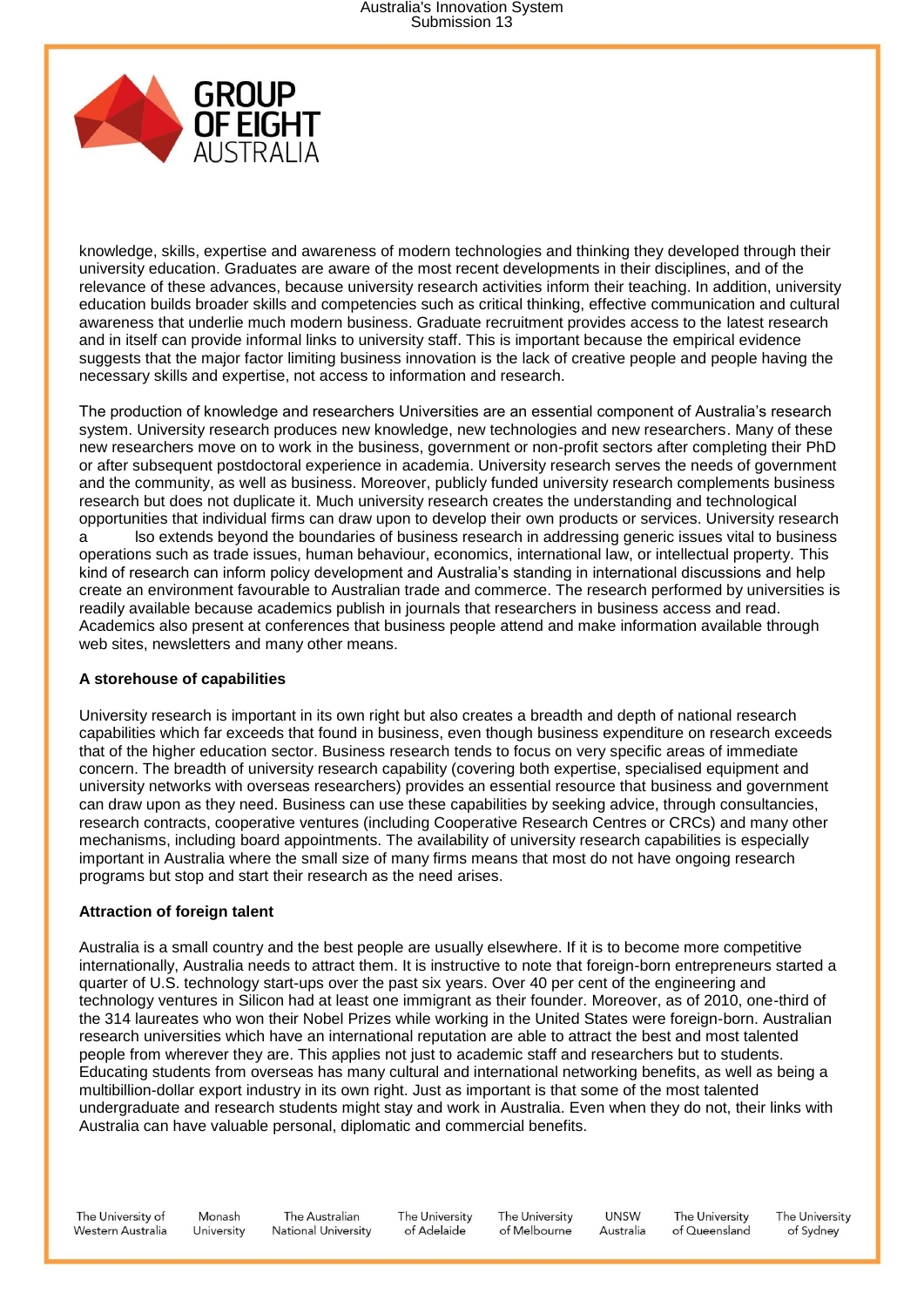

### **International reputation**

Capital is more internationally mobile than ever and international reputation will always play an important part in the investment decisions made by major businesses and even individual investors. While the government plays an essential role in creating the investment environment and in ensuring competitive settings in areas such as sovereign risk or tax structures, many multinational enterprises (MNEs) take specific note of the reputation and capabilities of a country's universities and the implications this has for the supply of skilled labour, research expertise and facilities, and international networks. This reputation is important to government as university research often provides the credibility necessary to play an effective role in international negotiations on matters as diverse as fisheries management, climate change and international tax regimes.

Australia's research universities support business in many different ways but these are not independent of each other. Moreover, these avenues of support all depend, to one degree or another, on the universities having a culture of excellence through all of their activities. In particular, the excellence of the research performed by a university feeds directly into all of its other activities and has a huge impact on the level and quality of support a university provides to the business community.

The Group of Eight (Go8) universities provide a good example of this. As shown by the various international rankings, they receive global recognition as world-class institutions based on the quality of the research they produce. They are also the preferred research universities for businesses wishing to commission research from universities or to make use of the technologies that the universities have developed through their own research efforts. Excellence in academic research creates the breadth of knowledge, expertise and capabilities that industry can draw upon to meet its own specific research requirements.

One measure of this is that in 2011 the Go8 universities (which together make up 20% of Australia's universities) received 68% of the total research income received by all universities, 74% of the total competitive grants funding that supports academic research and 66% of total 'industry and other' research funding. This funding led to significant technology transfer activity and other business outcomes. For example, the Knowledge Commercialisation Australasia (KCA) Commercialisation Metrics Survey Report 2010 provides aggregated data for Australian public sector research organisations, including 21 member universities, the Commonwealth Scientific and Industrial Research Organisation (CSIRO) and Australian Nuclear Science and Technology Organisation (ANSTO) which together represent the overwhelming majority of public sector research nationally. This report shows that the Go8 universities together accounted for 71% of invention disclosures, 70% of the Licensed/Options/Assignments executed, 95% of Licensed/Options/Assignments income, 67% of the startup companies formed during the year and 65% (by value) of the contracts and consultancies entered into over the year. While these data are impressive, it is important to remember that these direct commercial activities together represent only a very small proportion of the benefits that these universities are providing to business, even though they might be some of the easiest to quantify.

### **Maximising the benefits of university research**

Australia's universities spend over \$8 billion a year on research and it is important to maximise the return on this investment. In considering how to do this, it is important to recognise that university research is multipurpose and contributes to the production of many direct outputs.

The University of Western Australia

Monash University

The Australian The University **National University** of Adelaide

The University of Melbourne

**UNSW** Australia

The University of Queensland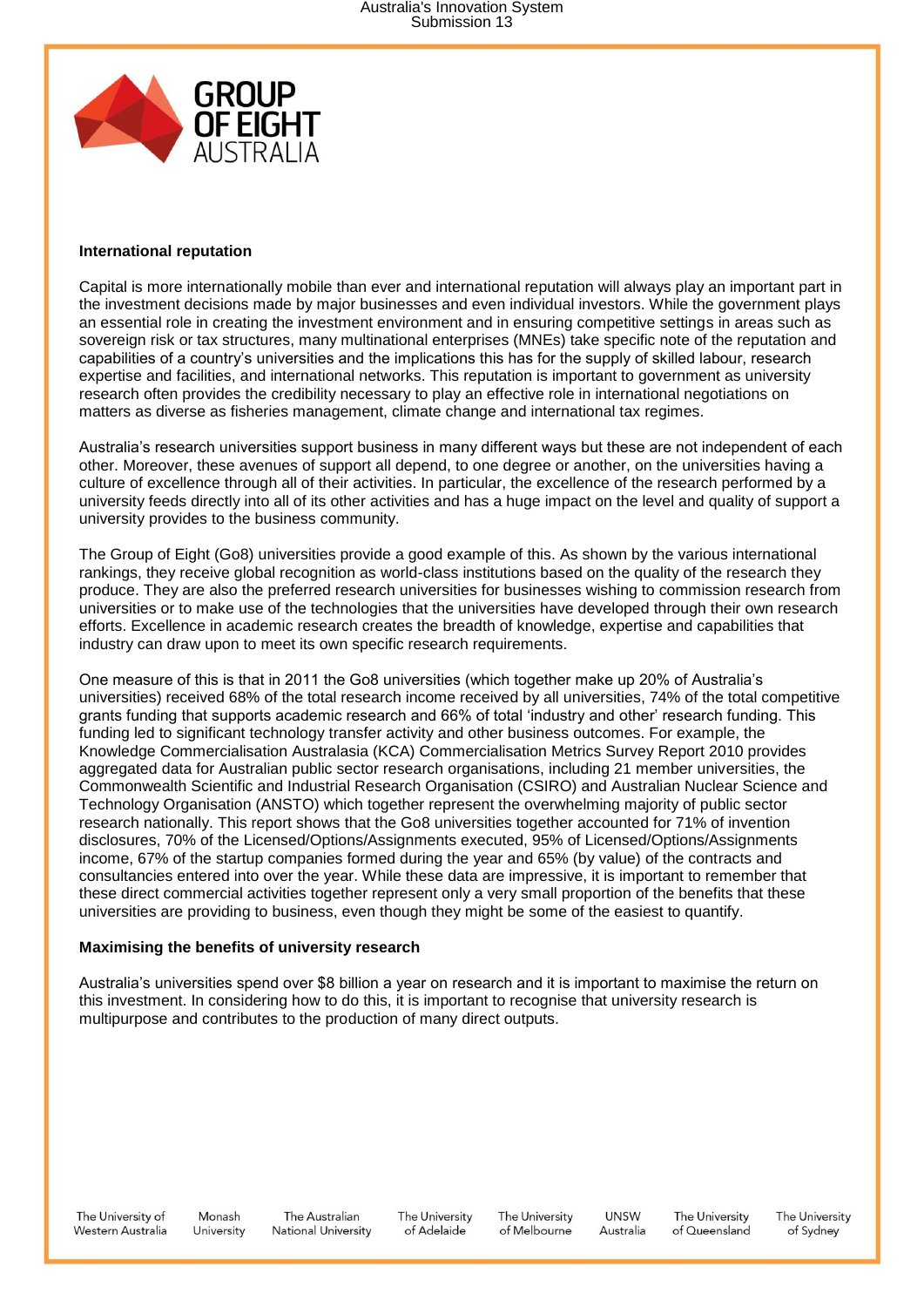

Those that can result directly from a single research project include:

- New knowledge and understanding
- Trained researchers
- New technologies
- **Capabilities**
- Networks
- Institutional and researcher reputation

Each of these can lead to other outputs and outcomes. For example, new knowledge can lead to research papers, to higher quality teaching that draws on the most recent developments in a discipline, and to the creation of a stimulating intellectual environment that promotes learning and the development of the questioning culture that promotes innovation. Ideas for new technologies can lead to improved research tools or to patent applications. While many of these research outputs add value to the universities that created them, in many cases their further development, and the consequent extraction of greater value, depends on other parties taking up these research outputs and investing more time, money and complementary expertise in their further development. For this to happen there is a need for pathways which transfer the proximate outputs of university research to those having the capability to make use of them and the interest in doing so.

### **Transfer pathways**

While in practice there are many different and often complex pathways through which university research finds its way to potential users in business, government, or even other higher education institutions, they all involve the flow of information. In some cases but not all, the exchange of money supplements this flow of information and increases the likelihood that the receipt of information causes some response. The money acts as a lubricant that facilitates productive interactions. In the best cases the flow of information takes place through the movement of people. This is because people not only possess the knowledge, they also have the expertise necessary to use it in response to the particularities of a specific situation or problem; they possess the tacit knowledge and know how that supplements the codified knowledge passed on through publications.

It is important at this point to emphasise that some of the most effective (and easily observed) transfer pathways involve the two-way flow of information and long-term relationships. They build on an interactive and iterative flow of information, creating a situation in which each participant learns from the others, and responds in appropriate ways as a result of this learning. However, it is even more important to note that in most cases the flow of information does not involve the development of a relationship between the university and the business or other party using the research outputs the university has produced. To make this clear it is useful to make the distinction between direct and indirect transfer pathways.

Direct flows of information often involve face to face contact, draw on two-way flows of information and will always include the tailoring of information, advice or service to the particular needs or circumstances of the collaborating parties. Examples include contract research and consultancy services, or the development of specific courses based on the needs of business or government.

Indirect flows of information take place at arms' length and do not allow the supplier of the information to customise it to particular needs. Examples include the transfer of information through publications, web sites, seminars and workshops, and a whole range of other mechanisms. However, by far the most important indirect mechanism is the movement of people.

Students in research universities receive an education that exposes them to the latest thinking, concepts and developments in their disciplines and to a research culture based on questioning, testing, logical analysis and rational argument that builds on evidence. Business, government or non-profit sector organisations employing

The University of Western Australia

Monash The Australian **National University** University

The University of Adelaide

The University of Melbourne

**UNSW** The University Australia of Queensland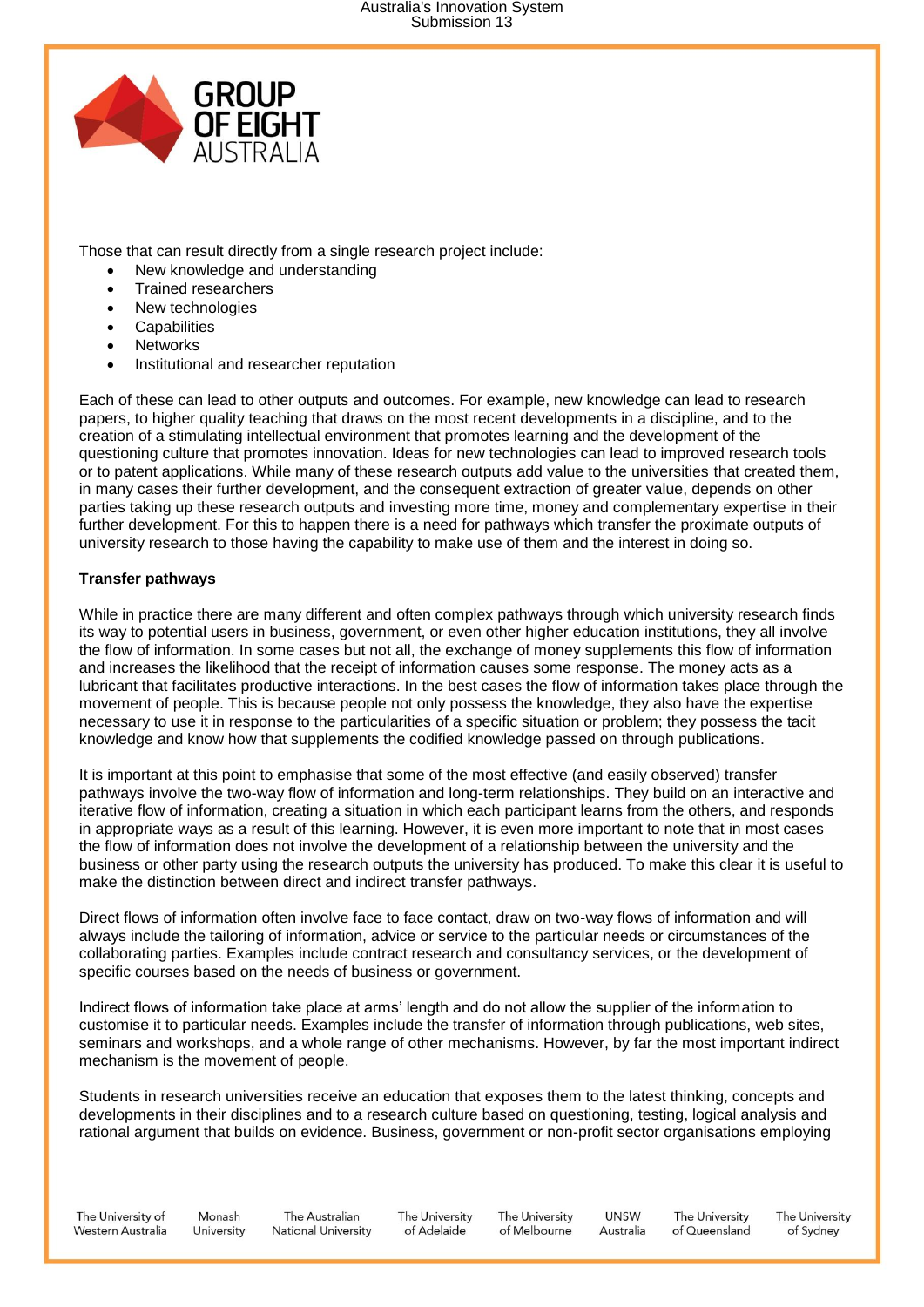

new graduates are gaining this knowledge and expertise, as well as the capability to keep a watching brief on research developments of relevance.

### **Modes of transfer**

Linkages between the users of research and universities can follow two quite different modes. The first occurs when a university develops information or technology that it believes might be of use commercially, or for some other purpose. The university then seeks a partner to develop the invention to the stage it can realise its full potential. This is the technology push mode.

Alternatively, a firm or government organisation might experience a problem or develop a need but does not itself have the in-house capabilities necessary take this forward. Such a requirement to draw on outside help can lead to university consultancy work or research contract research. These draw directly on the capabilities – expertise, physical research infrastructure and research networks – that the university research has developed. This is the market pull approach.

In practice these two modes are not nearly as distinct as they seem and long-term strategic partnerships between universities and non-university partners will normally include elements of both.

### **Innovation is a system outcome**

In examining how to improve the level of national benefits Australia receives from its investment in university research, it is necessary to recognise that any non-trivial innovation requires the bringing together of different but complementary expertise and resources from many different sectors. One of the characteristics of a system is that you cannot optimise its operation by concentrating on just one of its components – all are equally important.

This means that taking advantage of university research outputs depends as much on the capacity of business and government as it does on the universities themselves. Moreover, this makes it very difficult to measure the individual contribution of any actor in the innovation process.

While it is possible to develop linear narratives that demonstrate that an individual research project or program made a significant contribution, for example to a specified commercial, economic or social outcome, this is very far from being able to measure the value of this contribution. Working backwards from the impact will generally show its dependence on a whole range of very different kinds of information, some recently discovered, some standard practice but flowing from earlier research. All research is cumulative and has to build on what is already known and conjectured. In many cases the financial and even intellectual contributions needed to convert a research output to a commercial success or agreed policy position will be more expensive in time and money than the initial university research. This is not to downplay the critical and fundamental importance of the research but even the very best research may become irrelevant if the potential users lack the necessary motivation, capabilities and imagination or are averse to risk.

### **Making the system work better**

Innovation is a system outcome and a system depends on the effectiveness of all the linkages between its components. Increasing the returns Australia receives on its investment in public sector research creates the need to improve the effectiveness of existing linkages and increase their number. However, in considering how best to do this it is important to acknowledge what is already happening and the diversity of pathways through which the outputs of research flow to potential users. In particular, it is necessary to recognise the significance and pervasive influence of indirect mechanisms. This is especially so as innovation is as much about integrating information and solutions from many different sources as it is about singular inventions developed in

The University of Western Australia

Monash The Australian **National University** University

The University of Adelaide

The University of Melbourne

**UNSW** Australia

The University of Queensland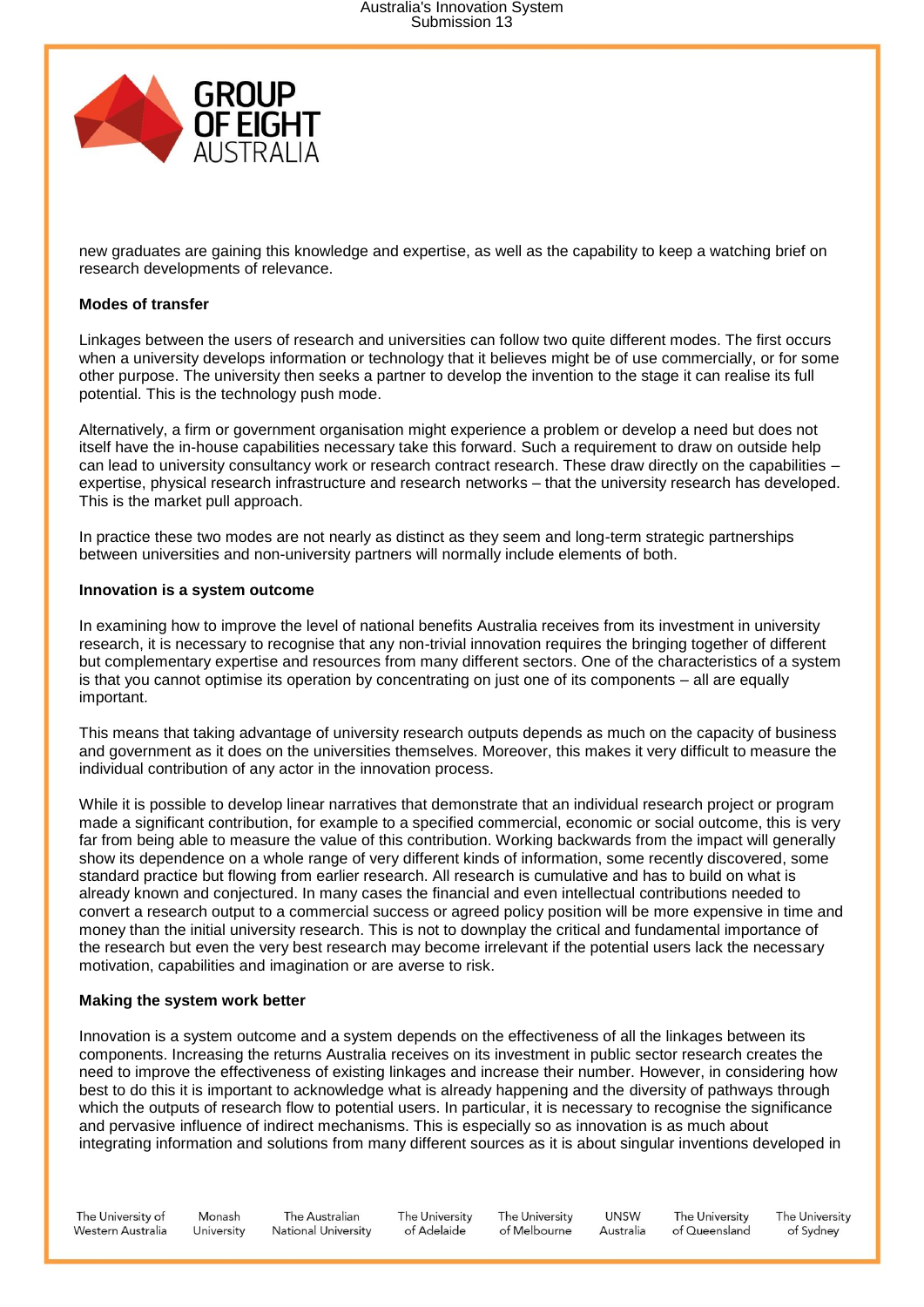

isolation. Indeed, it is doubtful that the latter exist.

There are many different avenues having the potential to improve university business linkages in particular. However, the many reviews and inquiries that have examined how to do this tend to identify a small number of general themes. It is possible to summarise these as follows:

- Remove impediments to information flow between the sectors. Make information coming from university research easy to access, cheap and understandable to those who might make use of it. Make it easier to find. Promote and facilitate the movement of people between the sectors.
- Address the cultural barriers and differences between universities and business. Have recruitment and promotion systems that value academics who work with or for business; and promote mutual understanding through work integrated learning, secondments and joint appointments.
- Identify ways in which all sectors can more easily identify potential collaborators in the other sectors.
- Identify ways to improve the absorptive capacity of business, including through the employment of more research capable employees, improved management training and the promotion of collaboration between the sectors.
- Market more effectively those government programs which support business research and require business university collaboration or help business to identify sources of advice and problem solving capacity.

Further discussion and elucidation of the issues covered can be found in the following Go8 publications:

*Increasing the national benefit from higher education research.* [\(https://go8.edu.au/publication/increasing](https://go8.edu.au/publication/increasing-national-benefit-higher-education-research-0)[national-benefit-higher-education-research-0](https://go8.edu.au/publication/increasing-national-benefit-higher-education-research-0) )

*The university-business nexus in Australia* [\(https://go8.edu.au/content/go8-backgrounder-26-university](https://go8.edu.au/content/go8-backgrounder-26-university-business-nexus-australia%C2%A0)[business-nexus-australia%C2%A0](https://go8.edu.au/content/go8-backgrounder-26-university-business-nexus-australia%C2%A0) )

*[The Changing Environment for Australian University Research](https://go8.edu.au/publication/changing-environment-australian-university-research)* [\(https://go8.edu.au/publication/changing](https://go8.edu.au/publication/changing-environment-australian-university-research)[environment-australian-university-research\)](https://go8.edu.au/publication/changing-environment-australian-university-research)

*[Why Australia needs a domestic research effort](https://go8.edu.au/publication/why-australia-needs-domestic-research-effort)* [\(https://go8.edu.au/publication/why-australia-needs-domestic](https://go8.edu.au/publication/why-australia-needs-domestic-research-effort)[research-effort](https://go8.edu.au/publication/why-australia-needs-domestic-research-effort) )

*Where should governments invest their research funding?* [https://go8.edu.au/publication/policy-note-where](https://go8.edu.au/publication/policy-note-where-should-governments-invest-their-research-funding)[should-governments-invest-their-research-funding\)](https://go8.edu.au/publication/policy-note-where-should-governments-invest-their-research-funding)

*[The role and importance of research intensive universities](https://go8.edu.au/publication/discussion-paper-role-and-importance-research-intensive-universities)* [https://go8.edu.au/publication/discussion-paper-role](https://go8.edu.au/publication/discussion-paper-role-and-importance-research-intensive-universities)[and-importance-research-intensive-universities](https://go8.edu.au/publication/discussion-paper-role-and-importance-research-intensive-universities)

*[Hefei Statement on 10 Characteristics of Contemporary Research Universities](https://go8.edu.au/article/hefei-statement-10-characteristics-contemporary-research-universities)* [https://go8.edu.au/article/hefei](https://go8.edu.au/article/hefei-statement-10-characteristics-contemporary-research-universities)[statement-10-characteristics-contemporary-research-universities](https://go8.edu.au/article/hefei-statement-10-characteristics-contemporary-research-universities)

*The importance of international education for Australia* [https://go8.edu.au/publication/importance-international](https://go8.edu.au/publication/importance-international-education-australia)[education-australia](https://go8.edu.au/publication/importance-international-education-australia)

*[The international tendency to concentrate research capability](file:///C:/ianm/The%20international%20tendency%20to%20concentrate%20research%20capability)* [https://go8.edu.au/publication](https://go8.edu.au/publication-type/backgrounders?page=2)[type/backgrounders?page=2](https://go8.edu.au/publication-type/backgrounders?page=2)

The University of Adelaide

The University of Melbourne

**UNSW** Australia